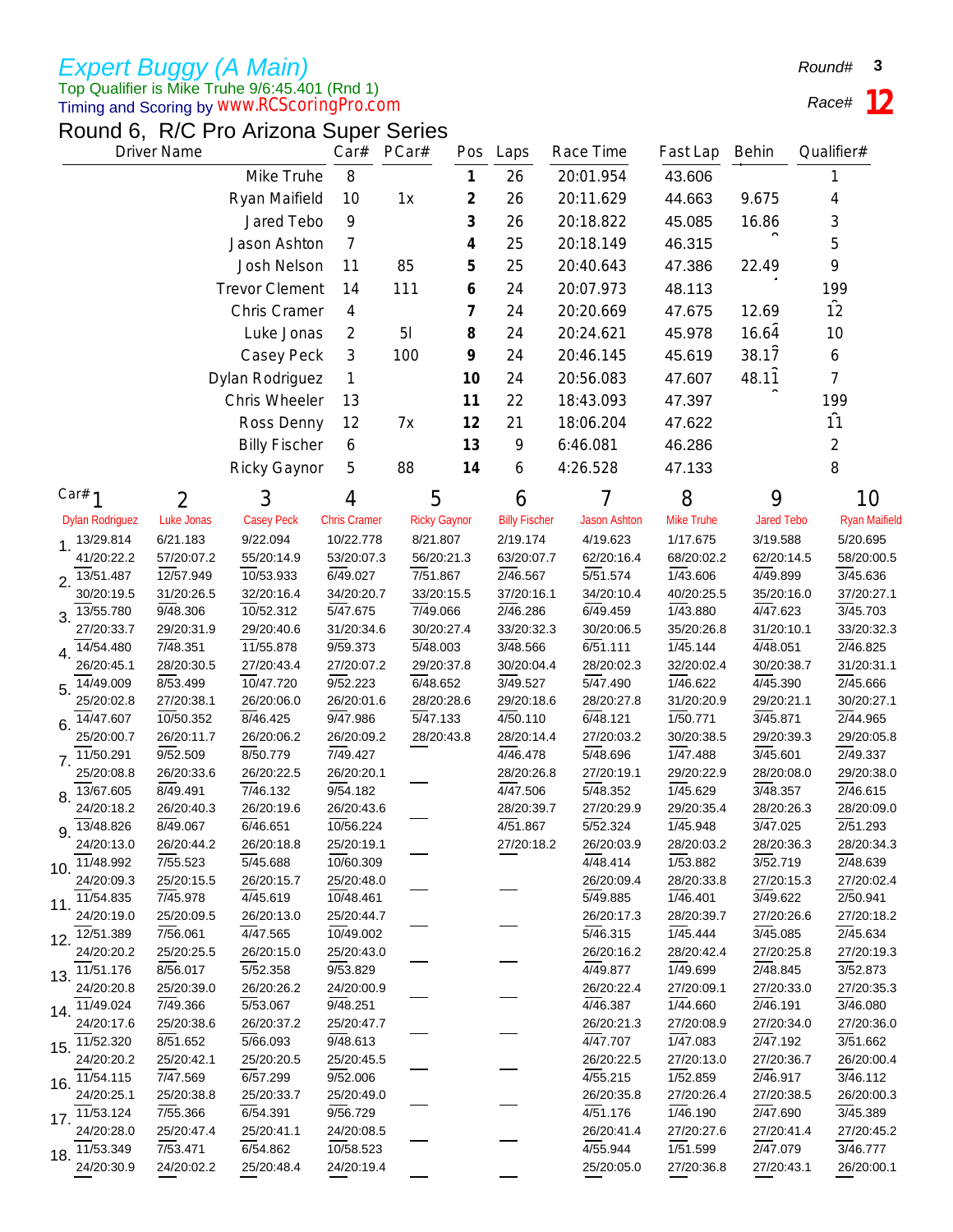| Car# $1$                       | 2                       | 3                          | 4                           | 5                   | 6                    |                        | 8                      | 9                      | 10                     |
|--------------------------------|-------------------------|----------------------------|-----------------------------|---------------------|----------------------|------------------------|------------------------|------------------------|------------------------|
| <b>Dylan Rodriguez</b>         | Luke Jonas              | <b>Casey Peck</b>          | <b>Chris Cramer</b>         | <b>Ricky Gaynor</b> | <b>Billy Fischer</b> | <b>Jason Ashton</b>    | Mike Truhe             | <b>Jared Tebo</b>      | <b>Ryan Maifield</b>   |
| 11/52.633                      | 6/49.509                | 7/52.988                   | 10/52.741                   |                     |                      | 4/47.206               | 1/47.432               | 2/52.911               | 3/51.245               |
| 19.<br>24/20:32.6              | 24/20:01.5              | 24/20:02.3                 | 24/20:21.9                  |                     |                      | 25/20:03.7             | 27/20:39.1             | 26/20:06.4             | 26/20:07.0             |
| 12/65.761<br>20.               | 6/46.901                | 8/58.003                   | 10/51.209                   |                     |                      | 4/48.591               | 1/44.770               | 2/46.645               | 3/46.607               |
| 24/20:49.9                     | 25/20:47.6              | 24/20:11.8                 | 24/20:22.2                  |                     |                      | 25/20:04.3             | 27/20:37.6             | 26/20:06.7             | 26/20:07.2             |
| 12/55.284<br>21.               | 6/56.175                | 10/66.065                  | 9/56.060                    |                     |                      | 4/57.448               | 1/46.615               | 2/47.248               | 3/48.817               |
| 23/20:01.3                     | 24/20:04.9              | 24/20:29.6                 | 24/20:28.1                  |                     |                      | 25/20:15.3             | 27/20:38.6             | 26/20:07.8             | 26/20:10.2             |
| 11/48.582<br>22.               | 9/73.598                | 10/55.380                  | $\sqrt{7/47.680}$           |                     |                      | 4/52.321               | 1/48.765               | 3/47.269               | 2/44.663               |
| 24/20:49.6                     | 24/20:30.4              | 24/20:34.1                 | 24/20:24.3                  |                     |                      | 25/20:19.5             | 27/20:42.1             | 26/20:08.7             | 26/20:08.0             |
| 10/51.535<br>23.               | 8/48.749                | 9/54.743                   | $\sqrt{7/49.112}$           |                     |                      | 4/48.560               | 1/45.883               | 3/49.317               | 2/48.494               |
| 24/20:49.0                     | 24/20:27.7              | 24/20:37.6                 | 24/20:22.3                  |                     |                      | 25/20:19.3             | 27/20:42.0             | 26/20:11.9             | 26/20:10.3             |
| 10/59.065<br>24.               | 8/47.979                | 9/60.100                   | 7/49.249                    |                     |                      | 4/49.463               | 1/46.762               | 3/48.448               | 2/48.060               |
| 23/20:03.7                     | 24/20:24.6              | 24/20:46.1                 | 24/20:20.6                  |                     |                      | 25/20:20.0<br>4/46.890 | 27/20:42.9<br>1/46.476 | 26/20:13.9<br>3/49.332 | 26/20:11.9             |
| 25.                            |                         |                            |                             |                     |                      | 25/20:18.1             | 27/20:43.3             | 26/20:16.7             | 2/46.469<br>26/20:11.8 |
|                                |                         |                            |                             |                     |                      |                        | 1/50.671               | 3/48.907               | 2/46.432               |
| 26.                            |                         |                            |                             |                     |                      |                        | 26/20:01.9             | 26/20:18.8             | 26/20:11.6             |
|                                |                         |                            |                             |                     |                      |                        |                        |                        |                        |
| Car#11<br><b>Josh Nelson</b>   | 12                      | 13<br><b>Chris Wheeler</b> | 14<br><b>Trevor Clement</b> | 15                  | 16                   | 17                     | 18                     | 19                     | 20                     |
|                                | <b>Ross Denny</b>       |                            |                             |                     |                      |                        |                        |                        |                        |
| 7/21.613<br>1.<br>56/20:10.1   | 14/30.943<br>39/20:06.6 | 11/24.565<br>49/20:03.4    | 12/27.704<br>44/20:18.7     |                     |                      |                        |                        |                        |                        |
| 11/55.150                      | 14/54.733               | 9/51.278                   | 8/48.113                    |                     |                      |                        |                        |                        |                        |
| $\overline{2}$ .<br>32/20:28.1 | 29/20:42.3              | 32/20:13.4                 | 32/20:13.1                  |                     |                      |                        |                        |                        |                        |
| 8/47.995                       | 14/52.504               | 12/60.541                  | 11/56.422                   |                     |                      |                        |                        |                        |                        |
| 3.<br>29/20:06.0               | 27/20:43.6              | 27/20:27.4                 | 28/20:34.2                  |                     |                      |                        |                        |                        |                        |
| 8/51.997<br>4.                 | 13/49.715               | 12/49.644                  | 10/48.877                   |                     |                      |                        |                        |                        |                        |
| 28/20:37.3                     | 26/20:21.3              | 26/20:09.1                 | 27/20:22.5                  |                     |                      |                        |                        |                        |                        |
| 7/47.386<br>5.                 | 13/50.466               | 11/47.507                  | 12/56.778                   |                     |                      |                        |                        |                        |                        |
| 27/20:10.3                     | 26/20:39.4              | 26/20:14.4                 | 26/20:37.0                  |                     |                      |                        |                        |                        |                        |
| 7/51.819<br>6.                 | 12/47.679               | 11/51.296                  | 13/48.468                   |                     |                      |                        |                        |                        |                        |
| 27/20:41.8                     | 26/20:39.5              | 26/20:34.2                 | 26/20:40.8                  |                     |                      |                        |                        |                        |                        |
| 7. 6/48.779                    | 13/62.153               | 10/51.448                  | 12/53.148                   |                     |                      |                        |                        |                        |                        |
| 26/20:06.1                     | 25/20:43.5              | 25/20:01.0                 | 25/20:12.5                  |                     |                      |                        |                        |                        |                        |
| 6/49.129<br>8.                 | 12/49.588               | 10/49.683                  | 11/50.493                   |                     |                      |                        |                        |                        |                        |
| 26/20:15.0                     | 25/20:43.0              | 25/20:06.1                 | 25/20:18.7                  |                     |                      |                        |                        |                        |                        |
| 7/55.015<br>9.                 | 12/54.634               | 9/49.956                   | 11/52.695                   |                     |                      |                        |                        |                        |                        |
| 26/20:38.9<br>6/52.888         | 24/20:06.4<br>12/52.085 | 25/20:10.8<br>9/57.495     | 25/20:29.7<br>8/49.152      |                     |                      |                        |                        |                        |                        |
| 10.<br>25/20:04.4              | 24/20:10.8              | 25/20:33.5                 | 25/20:29.6                  |                     |                      |                        |                        |                        |                        |
| 6/48.380                       | 12/55.898               | 8/47.397                   | 9/52.152                    |                     |                      |                        |                        |                        |                        |
| 11.<br>25/20:04.8              | 24/20:22.6              | 25/20:29.1                 | 25/20:36.3                  |                     |                      |                        |                        |                        |                        |
| 6/48.418                       | 11/47.622               | 8/52.590                   | 9/52.663                    |                     |                      |                        |                        |                        |                        |
| 12.<br>25/20:05.3              | 24/20:16.0              | 25/20:36.2                 | 25/20:43.0                  |                     |                      |                        |                        |                        |                        |
| 6/47.431<br>13.                | 12/57.771               | 7/50.486                   | 10/59.252                   |                     |                      |                        |                        |                        |                        |
| 25/20:03.8                     | 24/20:29.1              | 25/20:38.2                 | 24/20:10.9                  |                     |                      |                        |                        |                        |                        |
| 6/57.479<br>14.                | 12/62.709               | 8/50.163                   | 10/48.245                   |                     |                      |                        |                        |                        |                        |
| 25/20:20.5                     | 24/20:48.8              | 25/20:39.3                 | 24/20:07.1                  |                     |                      |                        |                        |                        |                        |
| 6/54.142<br>15.                | 12/51.650               | 7/49.686                   | 10/49.916                   |                     |                      |                        |                        |                        |                        |
| 25/20:29.3                     | 24/20:48.2              | 25/20:39.5                 | 24/20:06.5                  |                     |                      |                        |                        |                        |                        |
| 5/50.660<br>16.                | 12/53.247               | 8/52.135                   | 10/48.449                   |                     |                      |                        |                        |                        |                        |
| 25/20:31.6                     | 24/20:50.0              | 25/20:43.5                 | 24/20:03.7                  |                     |                      |                        |                        |                        |                        |
| 5/49.874<br>17.                | 12/50.588               | 10/61.103                  | 8/49.204                    |                     |                      |                        |                        |                        |                        |
| 25/20:32.5<br>5/50.754         | 24/20:47.9<br>12/48.710 | 24/20:09.8<br>9/56.619     | 24/20:02.4<br>8/56.614      |                     |                      |                        |                        |                        |                        |
| 18.<br>25/20:34.5              | 24/20:43.6              | 24/20:18.1                 | 24/20:11.1                  |                     |                      |                        |                        |                        |                        |
| 5/52.845                       | 12/50.043               | 9/49.729                   | 8/49.268                    |                     |                      |                        |                        |                        |                        |
| 19.<br>25/20:39.1              | 24/20:41.3              | 24/20:16.8                 | 24/20:09.6                  |                     |                      |                        |                        |                        |                        |
| 5/49.149<br>20.                | 11/49.208               | 9/54.703                   | 7/49.456                    |                     |                      |                        |                        |                        |                        |
| 25/20:38.6                     | 24/20:38.3              | 24/20:21.6                 | 24/20:08.4                  |                     |                      |                        |                        |                        |                        |
| 5/49.294<br>21.                | 11/54.258               | 8/56.091                   | 7/50.112                    |                     |                      |                        |                        |                        |                        |
| 25/20:38.3                     | 24/20:41.3              | 24/20:27.5                 | 24/20:08.2                  |                     |                      |                        |                        |                        |                        |